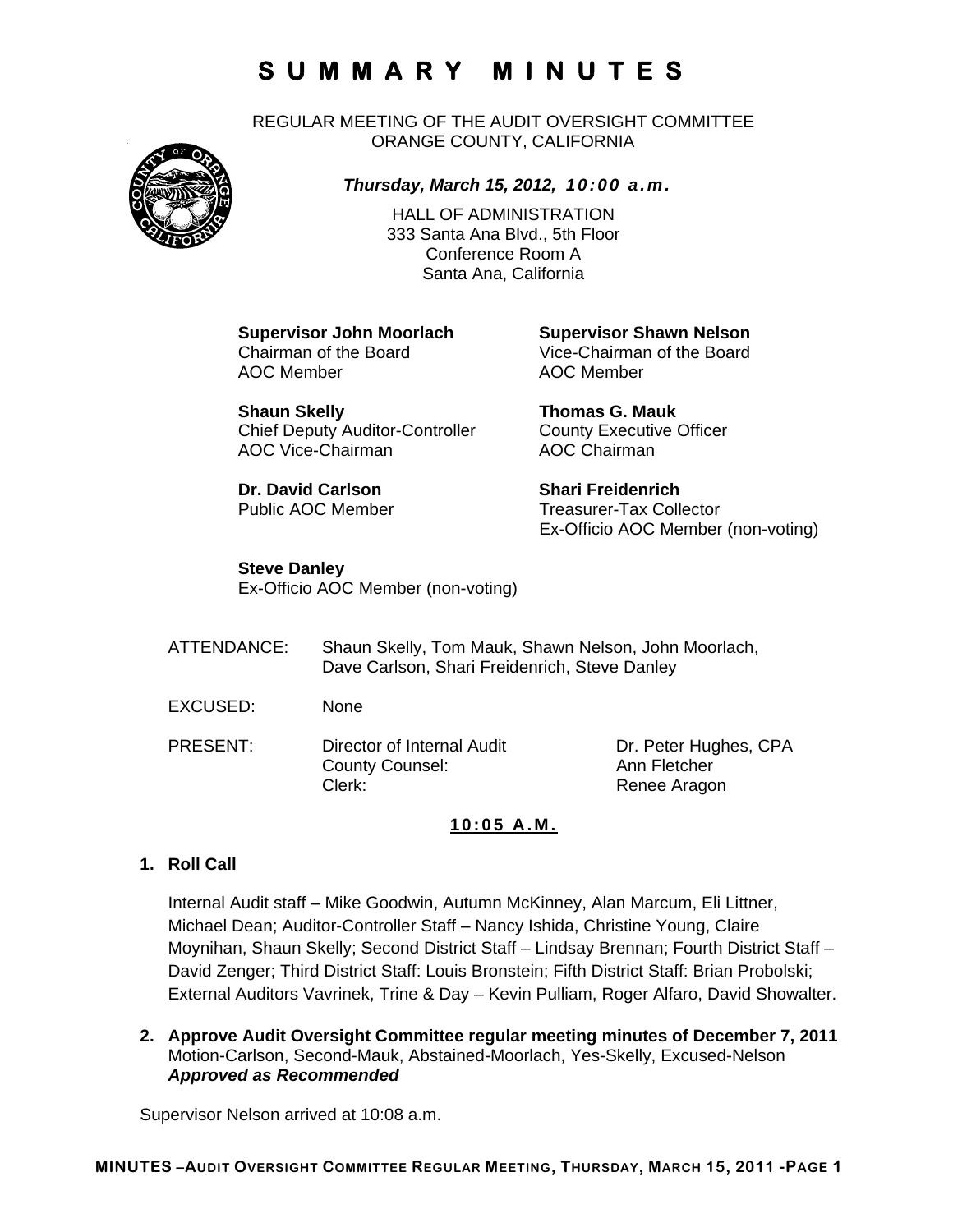- **3. Receive SAS 114 Required Communication from External Auditors Vavrinek, Trine, Day & Company, LLP**  *Received required communication, no reportable action.*
- **4. Receive verbal status from Auditor-Controller on Voluntary Contract Cost Reduction Program with External Auditors, Vavrinek, Trine, Day & Company, LLP and Contract #MA-003-11012006 for the addition of the 6th year with Vavrinek, Trine, Day & Company, LLP (AOC Meeting, February 23, 2011, item 5)**  *Received discussion, no reportable action***.**

Mr. Shawn Skelly provided an update of activities related to the contract with VTD. 4/27/11 VTD signed a voluntary cost reduction program agreement. 6/21/11 the program agreement was approved by the Board of Supervisors. VTD completed their audit for FY10-11 with a 10% reduction in cost in accordance with the agreement. The  $5<sup>th</sup>$  year of the contract will be performed by VTD at the original cost of last contract.

#### **5. Receive and file status on Dissolution of Redevelopment Agencies (RDA) and County of Orange Auditor-Controller planned external audits**  *Received discussion, no reportable action.*

Mr. Skelly stated the Auditor-Controller's office was in the process of soliciting bids for conducting AUP regarding the dissolution of RDA's. The legislation, AB26, abolished RDA's and required the Auditor-Controller's across the state to cause to be conducted Agreed Upon Procedures (AUP) that were set forth by the State. The AUPs were to ensure any asset transfers were accounted for, the enforceable obligations listed out for payment were proper and more. The open bids included the 25 RDA's into three groups of 8 or 9 each and all three groups were open for bids, RFP went out on 3/11/12. The final responses were due 3/19/12. The process was extremely accelerated and almost unprecedented due to the new legislation. It was broken up to the three groups in the event a single firm could not do all 25 RDA's under the tight deadline. They were hoping to make a selection by March 27. The AUP reports were due for completion by July 1, 2012 and submitted to the State by July 15, 2012. Mr. Mauk asked what the budget impact was for the activity. Mr. Skelly stated some of the costs were offset against the tax increment that comes out of the former RDA's and didn't expect it to be a net county cost. He stated they were tracking costs and would be charging against the tax increment. He was hopeful he wouldn't need to seek additional resources from the Board. Supervisor Nelson asked if any RDA was not able to cover its debt and was there a priority claim for reimbursement and suggested County Counsel could assist with those.

Mr. Skelly stated the administrative costs were priority and come off the top. Supervisor Moorlach asked if caps applied to those costs. Ms. Moynihan stated there was a cap for RDA administrative costs however there were no caps for the Auditor-Controller administrative costs.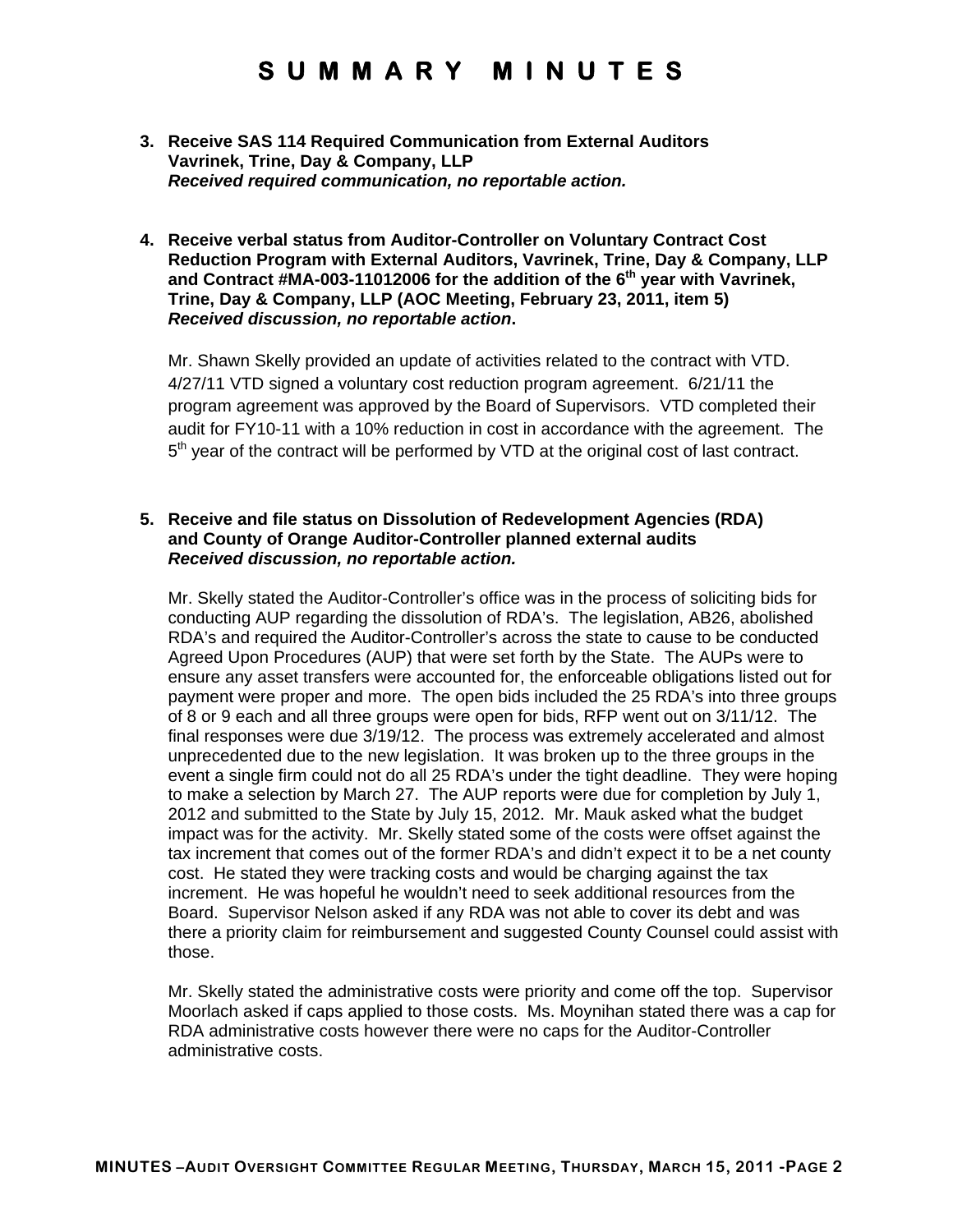Mr. Skelly stated it was a tremendous effort and ongoing efforts will follow and payments would be made for bond-indebtedness that would continue on for a long period of time. Mr. Steve Danley asked if it was fully understood what was required by the process. Mr. Skelly stated the full effort was yet unknown and many questions remained. He explained the legislation was never intended to resolve the RDAs. AB27 was intended to reinstate the RDAs and pay the state and stay in existence however the supreme courts said AB27 was unconstitutional and therefore fell back upon AB26 which dissolved the RDAs. Many organizations were involved to get the AUP finalized and provided by the State. Additionally, there was another requirement by the State for the Auditor-Controller's to certify the Recognized Obligation Payment Schedule (ROPS). The State hasn't defined how to do that and the procedures don't include the requirement. The matter was with Legal counsel and Mr. Skelly stated they were hopeful to include it in the AUPs but until then it was unanswered. Lastly, all the Counties were preparing for these requirements and all competing with each other to have the AUPs audited. The State will not post-pone any deadlines.

Ms. Shari Freidenrich stated one item in the legislation affected the Treasurer's office. She said the County Treasurer may loan the RDA temporary transfers and she had received one request. Counsel is working with her about those requirements. Mr. Skelly stated there may be cash-flow problems because the State they may defer or slow down their reimbursements to schools until increments from RDAs released which was could cause the cash flow problems at the schools. The schools were expecting the cash sooner and the State was forcing the wait. Ms. Freidenrich stated there was an agreement signed in December 2011 for school transfers. She felts the requests maybe manageable so far and the cash would come from school funds only not County funds.

#### **6. Receive and file status from Internal Audit on Board of Supervisors Requested Computer-Assisted Audit Techniques (CAATs) of County Employees/IHSS Provider Match (Audit Nos. 1139/1140)**  *Discussion was held, no reportable action.*

Ms. McKinney stated the Board requested a specific computerized match between employee addresses and IHSS (In-Home Support Services) provider addresses looking for County employees also working as IHSS provider to identify any conflicts of interest. IHSS is a State mandated program administered by SSA where home care is provided to disabled or elderly individuals. The County determines eligibility and service hours and the client hires the provider. The CAAT revealed 92 County employees working as IHSS providers. Of the 92, the majority held no conflict. 13 were referred to the DA for further review. Of the 92, 31 were SSA employees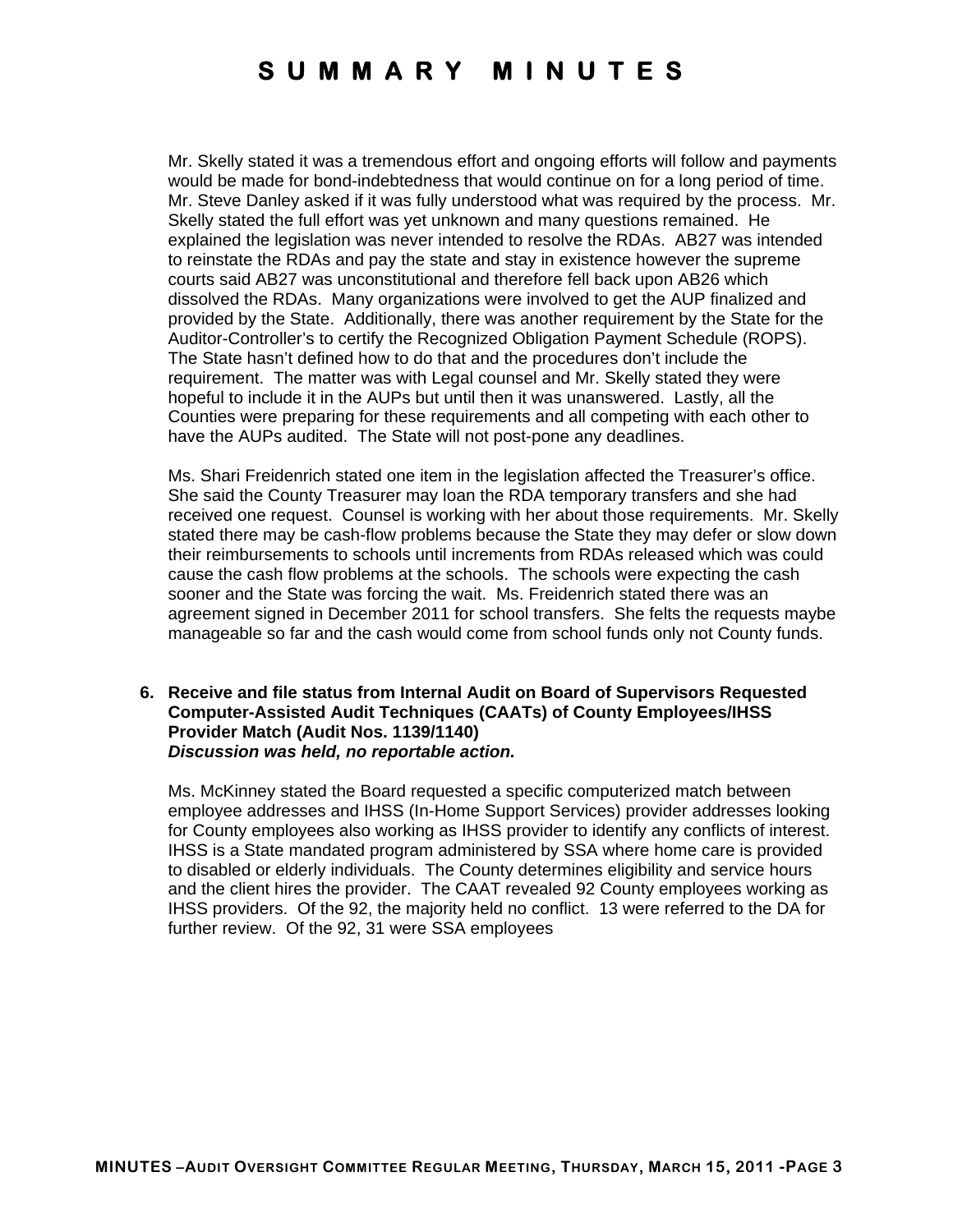#### **7. Discuss the Clerk-Recorder Fund 12D and direct staff**

Motion-Moorlach, Second-Mauk, Yes-Carlson, Yes-Skelly, Yes-Nelson *Directed Internal Audit and CEO to perform a review of transactions in Fund 12D sources and uses and purchase of Building 433 Civic Center West* 

Supervisor Moorlach directed a review of account activity in Fund 12D and justify how the building purchase at 433 Civic Center West was related to the core purpose of the Clerk-Recorder. Mr. Mauk agreed and said the Clerk-Recorder may have a concern about the audit, but there was \$4 million in reserves and \$8 million in fund balance. There was discussion on possible uses of the Fund 12D such as ATS. Supervisor Moorlach stated the Clerk-Recorder had fees set by the State. Mr. Mauk and Dr. Hughes agreed to do the review jointly and set a time line of two-weeks. It was noted that it was possible the review would take more time and it was agreed to use appropriate time as needed. A formal report would be released.

**8. Discuss AOC Charter Schedule of Compliance and consider establishing a Subcommittee to evaluate language and compliance issues (AOC Meeting, December 7, 2011, Item 4) and direct staff**  Moved-Moorlach, Second-Mauk, Yes-Carlson, Yes-Skelly, Yes-Nelson

*Appointed Public Member Dave Carlson and Ex-Officio Member Steve Danley to Subcommittee for 6 months to evaluate language changes and revisions to AOC Charter and report status at next AOC meeting* 

Dr. Hughes requested a subcommittee be established to examine language and requirements of the AOC charter. Dr. Hughes state the Subcommittee could consist of only two members and should last six months at most. Ex-officio members could sit on the subcommittee. Internal Audit would provide administrative support to the subcommittee and report to the AOC at the next quarterly meeting. Supervisor Moorlach nominated Dave Carlson and was seconded by Shawn Nelson. Mr. Mauk nominated Steve Danley and was seconded by Supervisor Moorlach. Mr. Danley and Dr. Carlson accepted.

**9. Approve OC Internal Audit Department 1st Quarter Status Report of FY 11/12 for the period July 1, 2011 through December 31, 2011, and approve 1st Quarter Executive Summary of Audit Finding Summaries for the period July 1, 2011 through December 31, 2011** 

Moved-Moorlach, Seconded– Carlson, Yes-Nelson, Yes-Mauk, Yes-Skelly *Approved as Recommended* 

*Additional audit of Sheriff Department Service Contract Cost Study for FY12-13*  Moved-Moorlach, Seconded-Nelson, Yes-Carlson, Yes-Mauk, Yes-Skelly

Dr. Hughes provided an overview of the Internal Audit activity from July 1 through December 31, 2011. Dr. Hughes explained the current status and activity of the period covered. Discussion was held over various audits. Supervisor Moorlach expressed frustration over the former Treasurer Tax Collector activity (overcharge of the School Districts for joint costs) as reported by the IAD audit in their Treasurer's Cost Allocation review. Supervisor Moorlach expressed concern about the error forcing a budget augmentation request before the Board. Supervisor Moorlach requested information from Ms. Freidenrich on any corrective action taken as a result of the IAD audit. Ms. Freidenrich stated she would work to get it right and provide a memo as requested.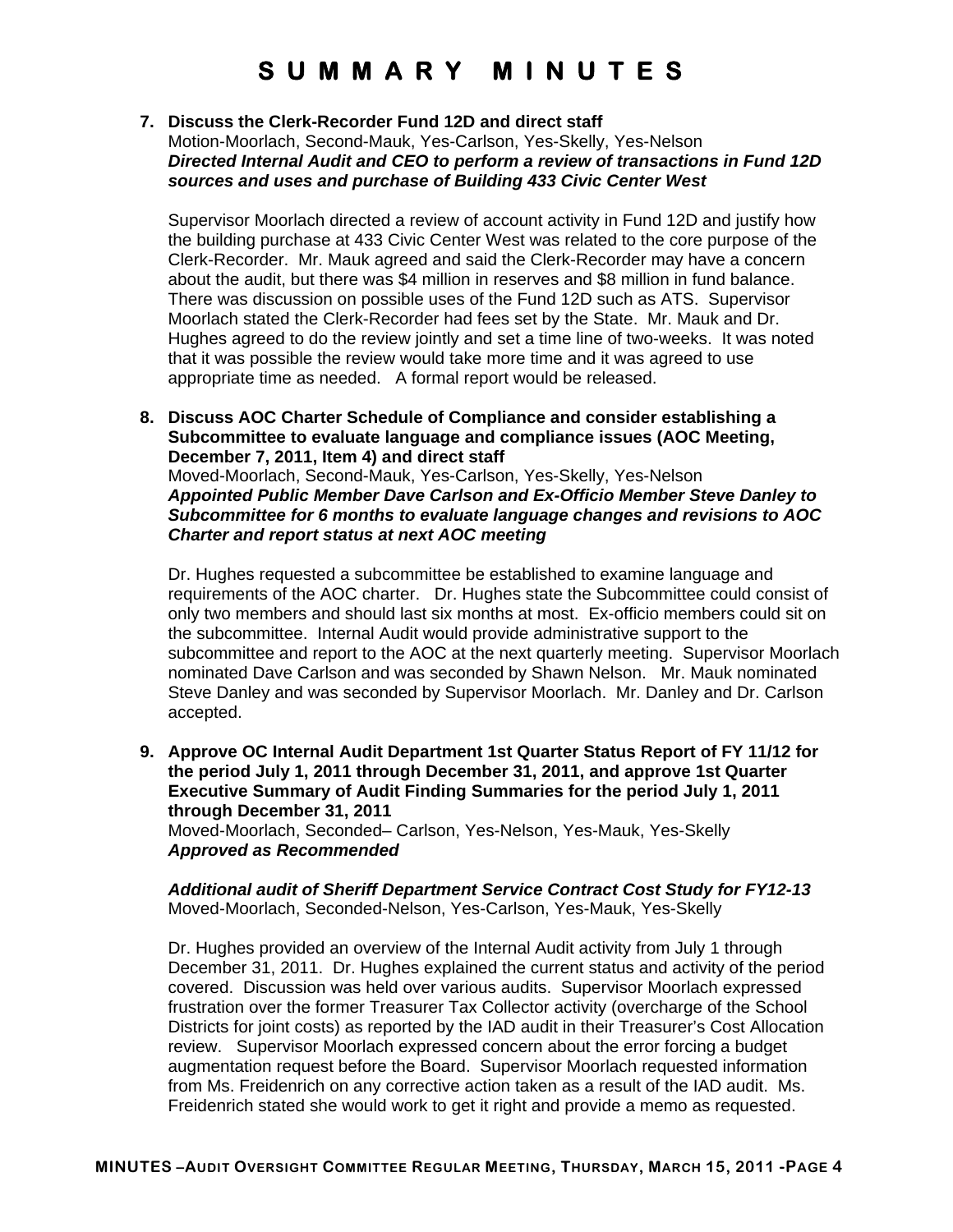NOTE: Item 9 was reopened during the AOC Comment Section to add an audit to the audit plan. Supervisor Moorlach requested for Internal Audit to immediately conduct a an audit to ensure contract cities with the Sheriff's Department were "full costing: contracts and included all relevant costs and the growing costs of UAAL. Supervisor Moorlach moved the addition of the audit to the audit plan, Supervisor Nelson seconded the item, none opposed, item carried. Dr. Hughes was directed to make any necessary changes to the audit plan to accommodate the new audit.

#### **10. Approve External Audit Coverage 1st Quarter Status Report FY 11/12 for the period July 1, 2011 through December 31, 2011.**  Moved-Carlson, Second-Moorlach, Yes-Mauk, Yes-Nelson, Yes-Skelly *Approved as Recommended, excluding HRD item, page 9*

*Internal Audit to report clarification of HRD item at next AOC meeting*  Dr. Hughes informed the AOC of one material issue reported in the HCA/Behavior

Health. HCA was disagreeing with findings from the State. Ms. Kim Engelby, from Auditor-Controller's office and Health Care Agency Accounting Manager addressed the AOC and explained the issue. She stated the finding was from a mandated cost claim and became aware of the finding in FY 07-08 from an audit of prior FY 00-01 through FY 05-06. HCA disagreed with the basis of the finding and the program was funded by federal IDEA money. The program was for seriously emotionally disturbed pupils and we placed them in out-of-state homes. The finding was that the County placed them in for-profit homes. The State disallowed for-profit home placements and the Federal level allowed for best-placement and federal money was the first payer on the program. Ms. Engelby stated HCA filed incorrect reduction claims for FY 00-01 through FY 05-06 and plan to do the same for FY 06-07 through 08-09. The arguments were legal based and cited all cases. When the HCA filed the incorrect reduction claim, the Commission on State Mandates would conduct a hearing. The last hearing process took approximately four years. If the results were not favorable, HCA would bring the item to the Board to consider further legal action.

Supervisor Nelson questioned page 9 of 18, HRD on-going research on policies and procedures, audit by VTD. Mr. Pulliam stated he didn't believe that was something VTD performed. Ms. Claire Moynihan stated it was possible when CAFR testing was done by VTD, HRD could have submitted that involvement under this report. Dr. Hughes stated HRD would be contacted to clarify the issue and Internal Audit would report back at the next AOC meeting.

- **11. Receive and file Summary Highlights of Audit Reports Issued by Month for July 1, 2011 to February 29, 2012 Received summary, no reportable action.**
- **12. Nominate and appoint Chairman and Vice-Chairman for 2012 Audit Oversight Committee**

Moved-Moorlach, Second-Mauk, Yes-Nelson, Yes-Skelly, Yes-Nelson **Appointed Shawn Nelson as 2012 AOC Chairman and David Carlson as 2012 Vice-Chairman** 

Supervisor Moorlach motioned for Supervisor Shawn Nelson as 2012 AOC Chairman and Dr. Dave Carlson as 2012 AOC Vice-Chairman The motion was seconded by Tom Mauk. No objections. Item carried.